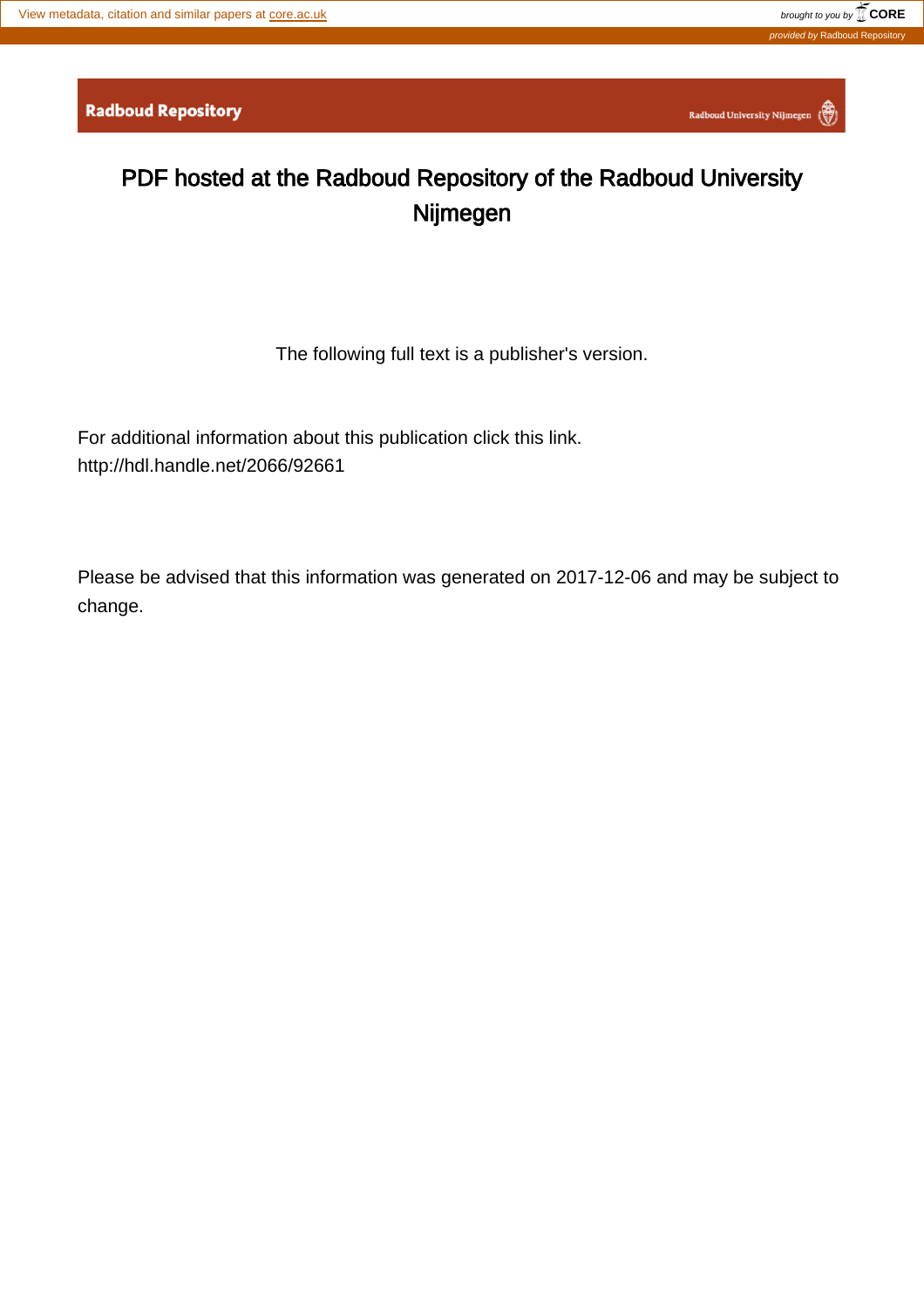## **Surface-induced transverse magneto-optical Kerr effect**

A. V. Petukhov,\* A. Kirilyuk, and Th. Rasing

*Research Institute for Materials, University of Nijmegen, 6525 ED Nijmegen, The Netherlands*

(Received 14 October 1998)

We predict a magneto-optical Kerr rotation from a magnetized surface in the *transverse* geometry at normal incidence which is *linear* in the surface magnetization and is forbidden in the bulk. This *surface-induced transverse magneto-optical Kerr effect* (SITMOKE) is found to vanish at most bulk-terminated low-index faces of cubic media but is allowed at lower-symmetry planes so that SITMOKE is therefore suitable to study the magnetism of vicinal and reconstructed surfaces. The existence of SITMOKE is demonstrated by detection of an analogous strain-induced effect in a magnetic garnet film with a  $(210)$  crystallographic orientation.  $[SO163-1829(99)03605-X]$ 

Symmetry breaking often has important consequences for physical properties and can lead to new effects. The surface is the most important element of translation symmetry breaking in a solid and for example may lead to reconstructions or contractions, but also to new magnetic phenomena such as enhanced or reduced magnetic moments and reorientation of the magnetic easy  $axis.<sup>1</sup>$  In optics, the symmetry breaking at a surface leads to novel surface-induced effects like reflectance anisotropy<sup>2</sup> and surface second harmonic generation,<sup>3</sup> which are now widely used in surface science.

In magnetic systems the time-reversal symmetry breaking leads to the magneto-optical Kerr effect (MOKE), which has been widely explored as a relatively simple and in many respects universal tool in magnetism.<sup>4,5</sup> Because of its sensitivity down to a submonolayer, MOKE is perfectly suitable to analyze ultrathin magnetic films. However, the effective probing depth is of the order of several hundred Å even in the case of metals, so that MOKE is not directly sensitive to the surface structure and morphology of semiinfinite magnetic media. In recent years, nonlinear magneto-optics, which is a consequence of the simultaneous breaking of space- and time-reversal symmetry, is rapidly developing into a suitable probe for the magnetism at surfaces and buried interfaces as it combines very high surface/interface sensitivity with large magneto-optical effects.<sup>6</sup>

In this paper we demonstrate that the symmetry breaking at the surface of a magnetic material also has important consequences for the linear magneto-optical response and that linear magneto-optics can be much more surface sensitive than is usually thought. A configuration is proposed in which the ordinary bulk MOKE vanishes but a *surface-induced transverse magneto-optical Kerr effect* (SITMOKE) appears. Similar to nonlinear optics, SITMOKE arises from an interplay between the spatial and time-reversal symmetry breaking. On the other hand, it does not require pulsed laser sources since the optical response is linear. SITMOKE is found to vanish at most bulk-terminated low-index faces of cubic crystals but is allowed at lower-symmetry planes where it shows a very distinct anisotropy. It may therefore be especially suitable to study the magnetic properties of vicinal surfaces and different surface reconstructions. Theoretical estimates indicate a detectable strength and a monolayer sensitivity for SITMOKE. The existence of this effect is experimentally demonstrated by an analogous strain-induced effect from a  $(210)$  magnetic garnet film. In that way, the effective ''surface'' layer thickness becomes equal to the film thickness. This enhances the signal considerably and leads to a straightforward observation of the proposed effect.

The optical response of the bulk is usually described by its dielectric constant  $\vec{\epsilon}$ , which connects the displacement  $D = \vec{\epsilon} \cdot \mathbf{E}$  with the macroscopic optical field **E**. Magnetooptical effects arise due to the dependence of  $\tilde{\epsilon}$  on the medium magnetization **M** that can be expanded up to the linear term as

$$
\vec{\epsilon}(\mathbf{M}) = \vec{\epsilon}^{(0)} + 4\pi i \vec{f} \cdot \mathbf{M} + \cdots.
$$
 (1)

For *cubic bulk* media  $\tilde{\epsilon}^{(0)}$  and  $\tilde{f}$  reduce to scalars  $\epsilon_0$  and  $f_0$ so that the displacement can be written in the vector form

$$
\mathbf{D}(z) = \epsilon_0 \mathbf{E}(z) + 4\pi i f_0 \mathbf{M} \times \mathbf{E}.
$$
 (2)

Therefore, within the approximation of Eq. (1), *the magnetooptical interactions in a cubic bulk medium are isotropic*, i.e., do not depend on the orientation of the light polarization **E** and the magnetization **M** relative to the crystallographic axes. Another important well-known consequence of Eq.  $(2)$ is that the magneto-optical Faraday and Kerr effects vanish when light propagates along a direction normal to **M** since the last term in Eq.  $(2)$  either vanishes for  $\mathbf{E}||\mathbf{M}$  or induces a nonradiative polarization along the light propagation direction for  $E \perp M$ . Thus, the transverse experimental geometry in combination with normal incidence provides the best elimination of the ordinary bulk MOKE response.

We thus consider light incident along the normal *z* axis on a cubic semiinfinite medium magnetized along the in-plane *x* axis:  $M = \hat{x}M_x$ . The reflection of light can be described by a  $2\times2$  reflection matrix  $\vec{R}$  that connects the reflected optical field  $\mathbf{E}^R = -\tilde{R} \cdot \mathbf{E}^I$  to the incident field  $\mathbf{E}^I$  (both can be polarized along *x* or *y*). If the surface-induced effects are neglected, the light reflection is described by Fresnel optics, which assumes a sharp interface. The reflection matrix  $\tilde{R}$  is then diagonal. At a real surface, however, surface-induced effects provide corrections to the Fresnel optics. The usual way to treat these effects is to split the induced polarization  $P(r) \equiv P(z)$  into its (steplike) bulk  $P^B(z)$  and surface  $P^S(z)$ parts. Since the thickness  $d^S$  of the surface region (where  $\mathbf{P}^S$ is nonzero) is much smaller than the light wavelength  $\lambda$ , the surface-induced effect is mainly determined by the total surface polarization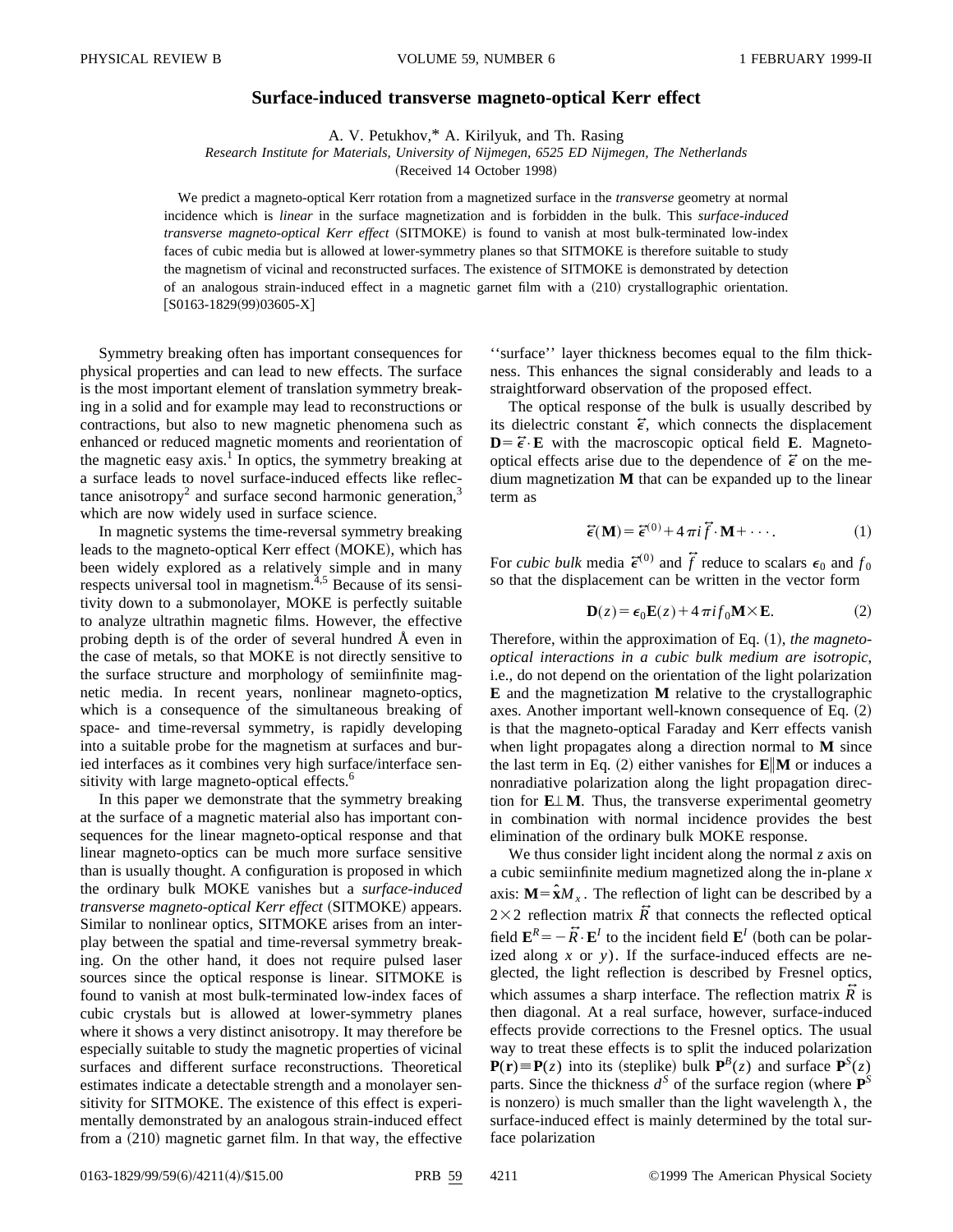$$
\mathcal{P} = \int \mathbf{P}^S dz = \chi_{ij}^S (E_j^I + E_j^R),
$$

(see Ref. 7) where  $\tilde{\chi}^S$  is the (integrated) surface polarizability. The surface-induced correction to the Fresnel reflection matrix can then be found as

$$
R_{ij}^{S} = \frac{8\,\pi i \,\omega \, X_{ij}^{S}}{c \, (n+1)^{2}},\tag{3}
$$

where *n* is the refraction index of the bulk.

Although most of the coming results are valid for crystals of all five cubic symmetry classes, from here on we restrict our consideration to the  $O<sub>h</sub>$  class. As an example, we consider a surface with a crystallographic structure (without taking the magnetic order into account) that has one mirror symmetry plane  $y' = 0$ . Here  $y'$  is the crystallographic direction parallel to the surface which makes an angle  $\phi$  with respect to the laboratory axis *y*. Bulk-terminated (*mn*0) and (*mnn*) faces of *Oh* cubic crystals have such symmetry, where  $m \neq n$ . The present treatment can also be easily extended for surfaces with no symmetry elements. In analogy to Eq.  $(1)$ , we can write

$$
\widetilde{\chi}^{S}(\mathbf{M}^{S}) = \widetilde{X} + i\widetilde{F} \cdot \mathbf{M}^{S}, \tag{4}
$$

where  $\mathbf{M}^S$  is the magnetization of the region where  $\mathbf{P}^S \neq 0$ . Applying the surface symmetry one can find the independent elements  $X_{x'x'} = X_0 + \Delta X$ ,  $X_{y'y'}$ elements  $X_{x^2x^3} = X_0 + \Delta X$ ,  $X_{y^2y^3} = X_0 - \Delta X$ , and  $F_{x^2y^3x^3} = -F_{y^2x^3x^3} = F_0$  of the relevant tensors in the twodimensional crystallographic coordinate system  $(x', y')$ , where  $\hat{\mathbf{x}}' = \hat{\mathbf{y}}' \times \hat{\mathbf{z}}$ . All other elements of the two-dimensional tensors  $\vec{X}$  and  $\vec{F}$  vanish. Returning back to the laboratory frame  $(x,y)$ , one finds

$$
\tilde{\chi}^{S}(\mathbf{M}^{S}) = X_{0} \begin{pmatrix} 1 & 0 \\ 0 & 1 \end{pmatrix} + \Delta X \begin{pmatrix} \cos 2 \phi & \sin 2 \phi \\ \sin 2 \phi & -\cos 2 \phi \end{pmatrix}
$$

$$
+ iF_{0} \cos \phi M_{x}^{S} \begin{pmatrix} 0 & 1 \\ -1 & 0 \end{pmatrix}.
$$
 (5)

The second term on the right-hand side of Eq.  $(5)$  contains nonvanishing off-diagonal elements and is responsible for the surface-induced (nonmagnetic) reflection anisotropy. $2$ The last term gives rise to the surface-induced transverse magneto-optical Kerr effect (SITMOKE) that is *linear* in the *surface* magnetization  $M_x^S$ . Note that the SITMOKE signal should display a unique azimuthal dependence  $\propto$ cos  $\phi$  for all surfaces of cubic media that have one mirror plane. This function has onefold rotation symmetry and SITMOKE thus vanishes for the bulk-terminated low-index  $(100)$ ,  $(110)$ , and  $(111)$  faces of  $O<sub>h</sub>$  cubic crystals that all possess *n*-fold rotation symmetry, where  $n > 1$ .

The physical origin of SITMOKE can be illustrated as follows. As an example, we consider a low-symmetry  $(210)$ face of a simple-cubic crystal  $(Fig. 1)$  and assume that the main contribution to the optical response arises due to the light-induced polarization of *bonds* between nearestneighbor atoms (polarizable bond model<sup>8</sup>). The incident optical field  $\mathbf{E}^I$  and the magnetization **M** are taken to be along the in-plane direction  $\hat{\mathbf{x}} = [\overline{1}20]$ , which corresponds to  $\phi$  $=0$  in Eq. (5). To couple the electron spin with its light-



FIG. 1. A schematic side view on a  $(210)$  face of a simple-cubic crystal. Bonds  $1-4$  are at the surface while  $1', 2'$  denote similar bonds in the bulk.

induced movement, the electron must possess a nonvanishing component of its velocity along a direction normal to **M**. Since the bond is anisotropic, it is not necessarily polarized along the optical field. Thus, in a given bond *i* a finite normal component of the bond dipole moment  $d_7(i)$  can be (nonmagnetically) induced by the optical field. In turn, the magneto-optical interactions (spin-orbit coupling) rotate the induced moment  $d_z(i)$ , giving rise to a finite response  $d_y(i)$ in the *y* direction (orthogonal to the page in Fig. 1). In the bulk, however, the bond polarizations  $d<sub>v</sub>(1')$  and  $d<sub>v</sub>(2')$ induced in two networks  $(1'$  and  $2')$  of bonds can be seen to cancel each other so that the macroscopic polarization of the bulk  $P_y$  vanishes in accordance with Eq.  $(2)$ .

The situation drastically changes at the surface. For example, the local optical field at the position of the surface bond 1 can be different from that at the position of the bond 2. This asymmetry of the local field leads to a net magnetooptical response  $d_v(1) + d_v(2) \neq 0$  in the *y* direction induced in the bond pair  $(1,2)$ . Similarly, a nonvanishing response is found in other near-surface bond pairs:  $(3,4)$ , etc. Therefore, the off-diagonal element  $\chi^S_{yx}(\mathbf{M}^S)$  is induced at the surface due to magneto-optical interactions. Going from the surface further into the bulk the local fields approach their bulk values and the sum  $d_v(i) + d_v(i+1)$  vanishes at distances of the order of several lattice constants. Our preliminary estimates<sup>9</sup> show that the local field effect alone can yield a SITMOKE response that is comparable to the strength of ordinary polar MOKE from a monolayer of the same magnetic material.

The local field effect is not a unique source of SITMOKE. For example, the electronic states forming the surface bonds are not the same as those forming the bulk bonds because of their different environment. The (nonmagnetic) polarizability of the surface bond *i* can then differ from that of the bond  $i+1$ , leading to an additional asymmetry of the *y* components of the bond dipole moments  $d<sub>v</sub>(i)$  and  $-d<sub>v</sub>(i+1)$ . This effect can be significantly enhanced if a surface relaxation takes place (not shown in Fig. 1). For example, a slight displacement of the step atom from its bulk-terminated position results in different lengths of the bonds 1 and 2 and, thus, in a stronger difference between the bond polarizabilities. The strength of the magnetic interactions in nearsurface bonds can also be altered, for instance because of the enhanced or reduced magnetic moments  $|\mu(i)|$  associated with the *i*th bond at the surface. Moreover, the direction of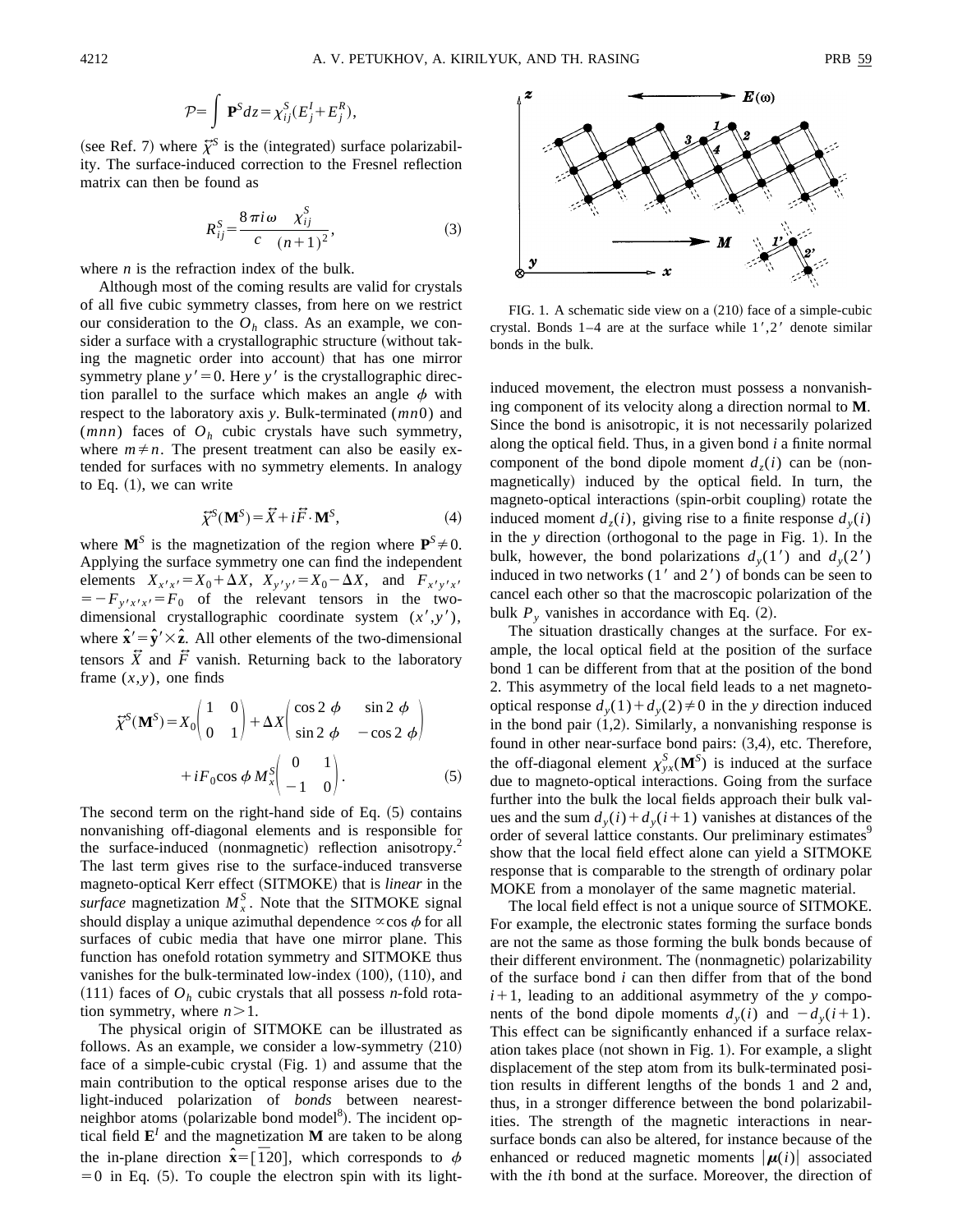

FIG. 2. Azimuthal dependence of the strain-induced effect, analogous to SITMOKE,  $\mathcal{I}(\phi)$ , measured at temperatures  $T=40^{\circ}$  (squares) and  $T=80^\circ$  (circles). The lines show the fit of the data as described in the text. Hysteresis loops  $\delta l_{\Omega}^T(H_x)$  at  $T=40^\circ$  for two particular azimuthal angles  $\phi$  = 300° (open triangles) and 180° (closed triangles) are shown in the inset.

 $\mu(i)$  can deviate from the direction of  $\mu(i')$  for a similar bond in the bulk. In addition, for the structure shown in Fig. 1 there are three dangling bonds per surface unit cell (not shown), which can contribute to SITMOKE especially when the light resonantly excites surface states associated with the dangling bonds. All the effects mentioned above are only possible in a narrow vicinity of the surface and, therefore, SITMOKE should be sensitive to the *surface* magnetization.

It is worth noting that the assumption of the anisotropy of the bond polarizabilities, which is used above, is not necessary in order to obtain a finite SITMOKE response. Numerical estimates of the optical response of *spherically symmetric atoms* in the structure displayed in Fig. 1 show that the asymmetric arrangement of nearest atoms causes the local field at the position of a surface atom to possess a finite  $(nonmagnetically induced) normal z component. In turn, this$ field induces a response that is coupled to the magnetization and leads to SITMOKE with an intensity of order 10–20 % of the intensity of the polar MOKE from a monolayer-thick magnetic film.<sup>9</sup>

To explore the surface sensitivity of SITMOKE one needs a sensitive detection system, similar to that used in Ref. 5 and a proper UHV system suitable for normal-incidence MOKE measurements. However, the existence of such a transverse effect can be more easily demonstrated by a much simpler experiment. As a ''model'' of the magnetized surface we take a  $(210)$ -oriented magnetic garnet film, epitaxially grown on a nonmagnetic garnet substrate. It was found<sup>10,11</sup> that the structure of such a film is slightly distorted by the growth-induced strain along the film normal, while the *in-plane symmetry coincides with that of the substrate surface*. Due to this distortion, a strain-induced response, analogous to SITMOKE, comes from the whole magnetic film (with a thickness of 10  $\mu$ m), if measured in transmission. Note that for an actual SITMOKE experiment on a real surface the Kerr (reflection) configuration should provide better elimination of the bulk contributions and it therefore should be more suitable than the Faraday geometry used here.

The sample was placed between the poles of a magnet. The incoming light with  $\lambda$  = 632.8 nm from a He-Ne laser was polarized at  $45^\circ$  with respect to the direction *x* of the magnetic field and passed a photoelastic modulator that provided a time-dependent phase shift  $\delta(t)=(\pi/2)\sin(\Omega t)$  between the *x* and *y* components. The light beam was then transmitted through the sample and the modulation amplitude  $\delta I_{\Omega}^{T}(H_{x})$  at frequency  $\Omega$  of the *x*-polarized transmitted light intensity  $I_x^T$  (that probes the ellipticity) was recorded using a lock-in detection technique.<sup>12</sup> The "SITMOKE" signal is defined as

$$
\mathcal{I} = \delta I_{\Omega}^T (H_x^{\text{sat}}) - \delta I_{\Omega}^T (-H_x^{\text{sat}}), \tag{6}
$$

where  $H_x^{\text{sat}}$  is the saturation field along the *x* direction. The experimental data (Fig. 2) closely follow the cos  $\phi$  azimuthal dependence at temperatures  $T \ge 60$  °C while at lower *T* the data can be better fitted by the function *A* cos  $\phi + B \cos^3 \phi$ , where *A* and *B* are temperature-dependent constants.

To understand the origin of the additional contribution to the measured magneto-optical rotation one has to include effects that are neglected above but can be present in unstrained cubic bulk media. In particular, further terms in the expansion  $\epsilon(M)$ , Eq. (1), could become important yielding a bulk contribution to the nonreciprocal Kerr effect in the transverse configuration that is of third order in  $M_x$ .<sup>13,14</sup> The azimuthal dependence of this bulk contribution is however distinctly different from the cos  $\phi$  dependence that is characteristic for SITMOKE. For instance, for the  $(210)$  surface of cubic crystals the bulk contributions can be shown<sup>14</sup> to yield a  $\Phi_{(210)}^{\text{bulk}}(\phi) = \cos^3 \phi$  pattern. Also, the fourth-order cubic anisotropy can lead to a deviation of the direction of the bulk magnetization **M** from the direction of the external field **H** and thus to an ordinary MOKE response. This contribution